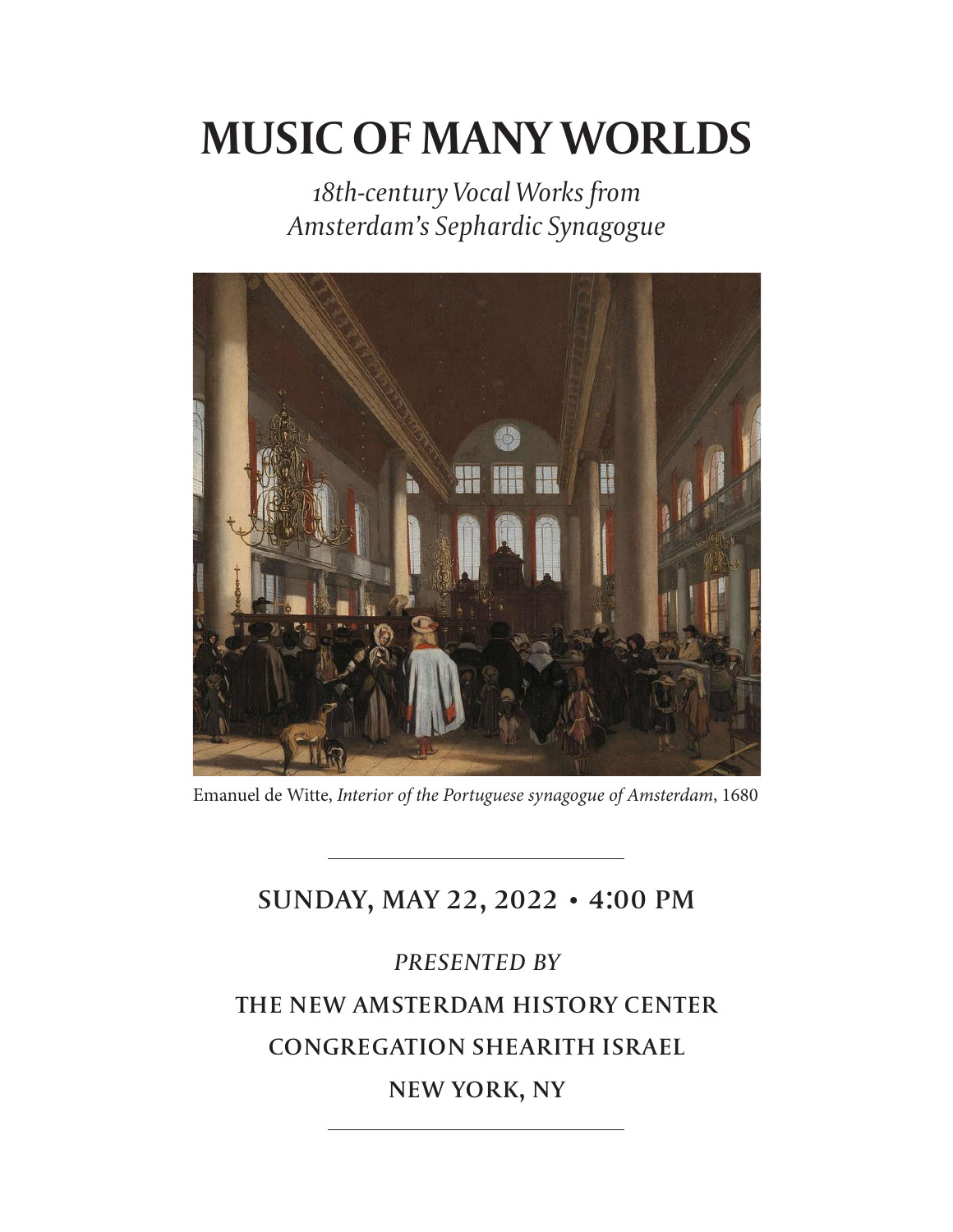| Program                              |                                                    |
|--------------------------------------|----------------------------------------------------|
| <b>Hamesiach</b>                     | Abraham de Caçeres<br>$(c.1718-1738)$              |
| <b>Hamesiach</b>                     | Cristiano Giuseppe Lidarti<br>$(1730 - 1795)$      |
| Le-el Elim                           | Caçeres                                            |
| Kaddish                              | Aramaic prayer<br>(Melody, 4th aria of Le-el Elim) |
| <b>Azamer Shir</b>                   | M. Mani                                            |
| Kol HaNeshama                        | Anonymous<br>(Arr. Jonathan Salamon)               |
| Kol HaNeshama                        | Lidarti                                            |
| Bo'iy Be-Shalom                      | Lidarti                                            |
| Aria d'Ester,<br>from Ester $(1774)$ | Lidarti                                            |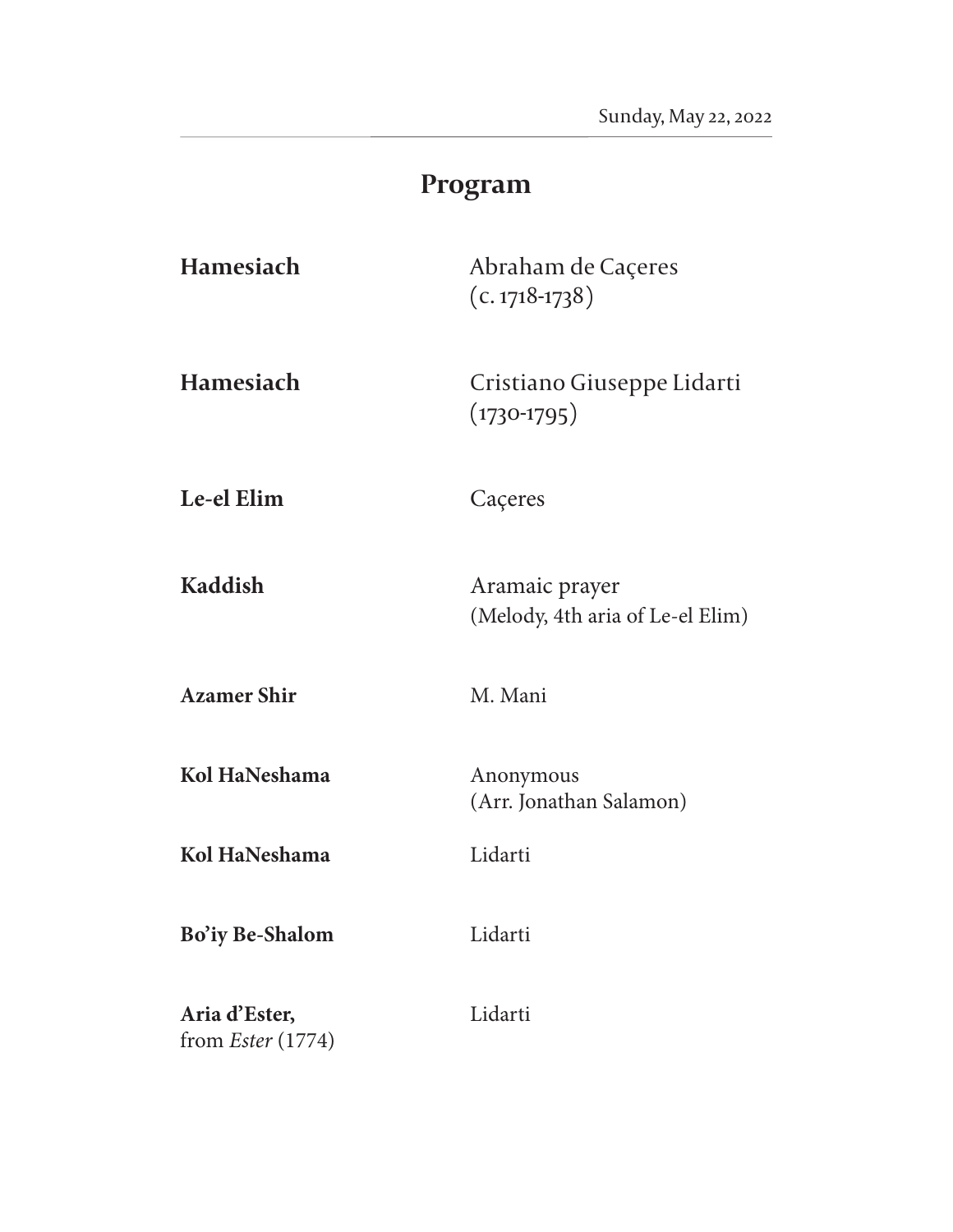#### **Performers**

James M. Brown, *countertenor* Jack Lindberg, *countertenor* Amelia Sie, *baroque violin* Vivian Mayers, *baroque violin* Charlie Reed, *baroque cello* Jonathan Salamon, *harpsichord*

#### **Notes on the Program**

The story of Amsterdam's Sephardic (Portuguese) community in the seventeenth and eighteenth centuries brings together many worlds—ancient, and modern; divine, and secular—all mediated by the community's Iberian past and integration into a Dutch identity. Iberian Jews who had been forced to convert to Catholicism (known as *conversos*) began arriving in the Netherlands in the late 1500s. They established themselves in a place more profoundly tolerant of Judaism than anywhere in Europe at the time, and sought to revive their long-suppressed Jewish faith. The Netherlands, and Amsterdam in particular, became significant beacons of Jewish culture; indeed, Amsterdam was renowned as a printing center of Hebrew texts in the seventeenth and eighteenth centuries, and was called the "Jerusalem of the North."

Of prime importance to the Portuguese Jewish community was the reestablishment of educational institutions. In 1616, they founded the school Ets Haim (Tree of Life) to restore the study of Hebrew, Torah, and Talmud, and as a source of intellectual nourishment for the burgeoning community. The philosopher Baruch Spinoza, for example, received his education at Ets Haim.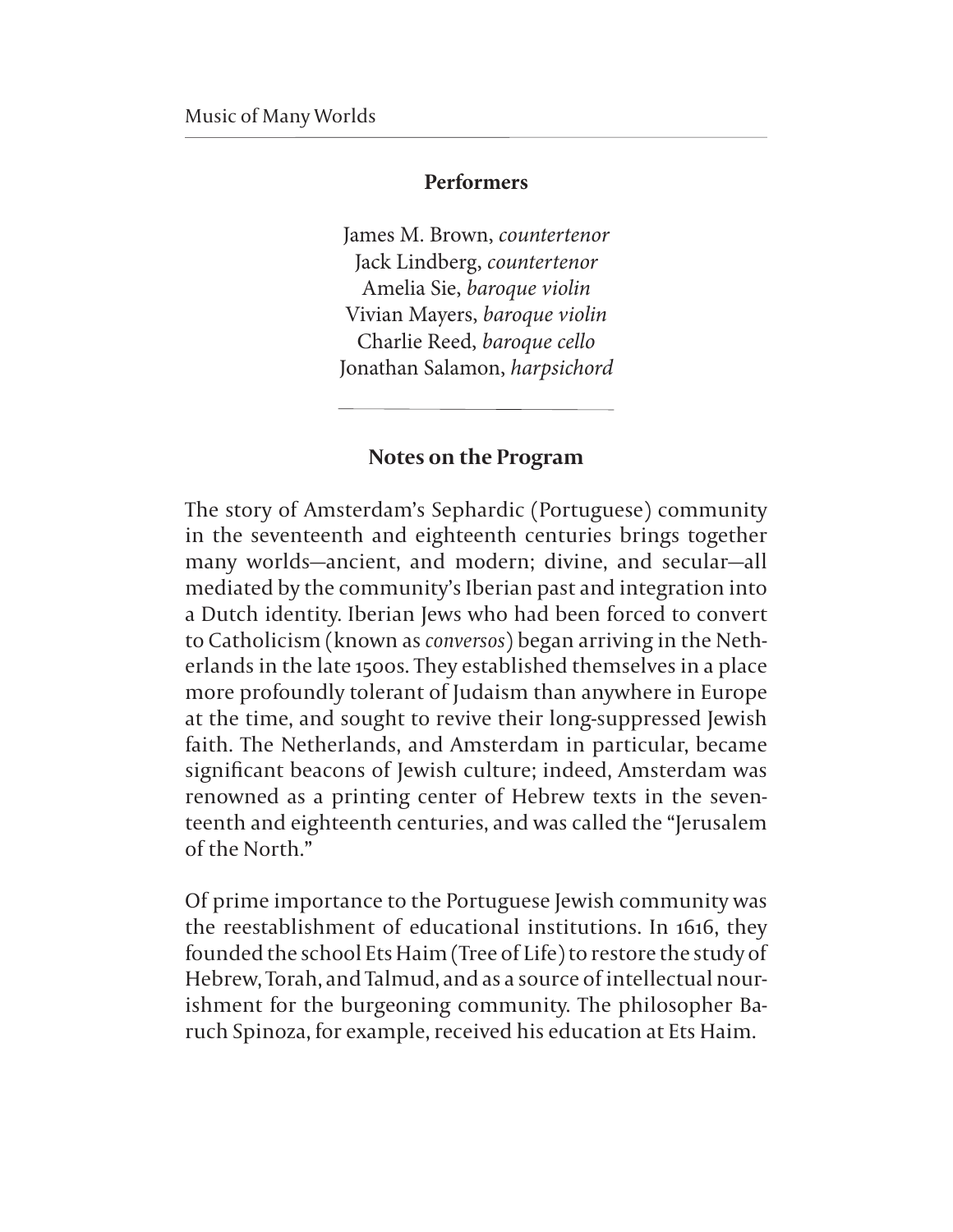The three main Sephardic groups consolidated in 1639 into one called *Talmud Torah*. The community reimported liturgical customs, including traditional melodies, from Sephardic communities in North Africa and the East Mediterranean. Ets Haim is now a library, with a collection that houses tens of thousands of printed works and hundreds of manuscripts, including many of the pieces on this program. It is the oldest Jewish library of its kind in the world and is part of the complex that includes the magnificent synagogue, called the "Esnoga," which was completed and inaugurated in 1675. Restoring the practice of Judaism while integrating into Dutch society yielded many cultural confluences, of which notated music remains a potent exemplar.

Music was a beloved part of the Dutch Sephardic community, inside and outside of the synagogue. Many rabbis were recognized for their musical abilities. Among them were Isaac Aboab da Fonseca (1605-1693), renowned as a virtuoso harpist, and Abraham Pereira, who was a celebrated singer and harpist as well as the leader of the Talmudical college from 1659. In secular society, the Suasso, Teixeira, and Capadoce families were, among others, recognized for their great support of chamber music and opera. Leopold Mozart remarked upon these notable families when he visited Amsterdam in 1766. One of the most prosperous men in the Hague, Francesco Lopes de Liz, hosted extravagant opera productions and concerts in his home. For two years, de Liz hired renowned French violinist Jean-Marie LeClair (1697-1764) to direct and perform in his concerts.

One can trace the evolution of musical style on this program from the lighter, baroque-oriented texture of Abraham de Caçeres (c. 1718-1738), to the early-classical symmetry in the music of M. Mani and Cristiano Giuseppe Lidarti (1730-1795). The music of the synagogue kept pace with changes in musical taste beyond its walls,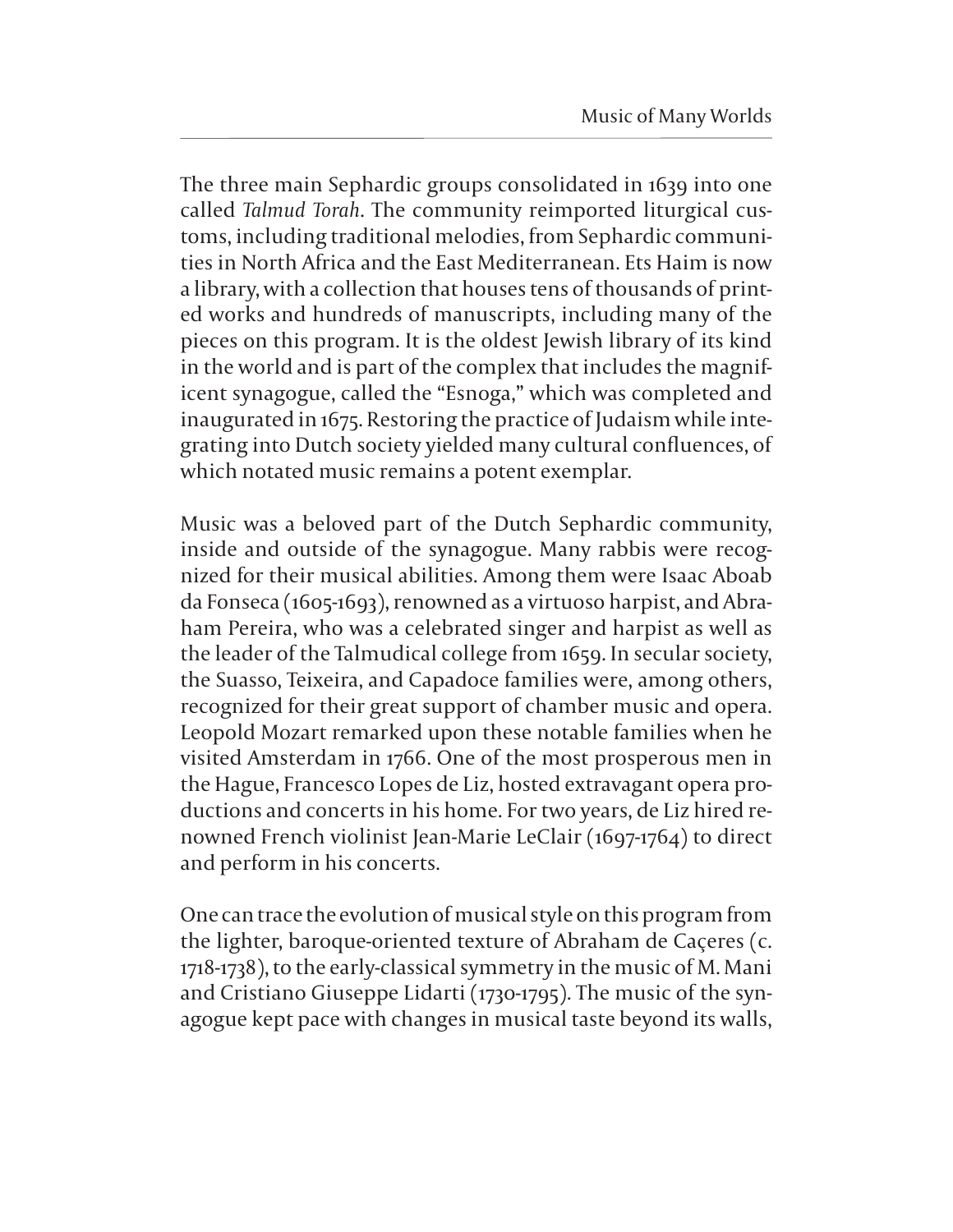showing a progressive engagement with European musical culture. The pieces chosen for this program—with one or two singers, basso continuo, and strings—are a cross section of liturgical music written across several decades and compiled in late eighteenth-century manuscripts housed in Ets Haim. The aria from *Ester* is from a manuscript found in 1998 by Israel Adler at the Cambridge University Library in Cambridge, UK, and the manuscript containing the Kaddish adaptation now resides in Israel.

#### **The Music**

The first two composers on the program, who each wrote somber devotional pieces titled *Hamesiach*, left a lasting impact on the music of the Portuguese synagogue. Abraham de Caçeres, a member of the community, was the synagogue's resident composer and harpsichordist who was undoubtedly trained in the Italian style. Cristiano Giuseppe Lidarti (1730-1795), an influential Christian composer born in Vienna, was commissioned from afar to write an abundance of works for the Sephardic community, including the grand oratorio *Ester* in 1774. Both *Hamesiach* pieces, with identical text and instrumentation (two voices and violins with basso continuo), are found together in the same manuscript at Ets Haim.

Caçeres composed *Le-el Elim* in 1738 for Simchat Torah, a celebratory occasion demarcating the end of the Torah reading cycle and honoring the bridegroom of the Torah and the bridegroom of Genesis. The piece alternates between solo and duet arias for two singers and basso continuo. Le-el Elim is written in a courtly Italianate manner called the galant style, a type of fashionable music beloved by discerning concertgoers in the eighteenth century. It is significant that such a style, associated with Christian society-at-large, would become part of Jewish musical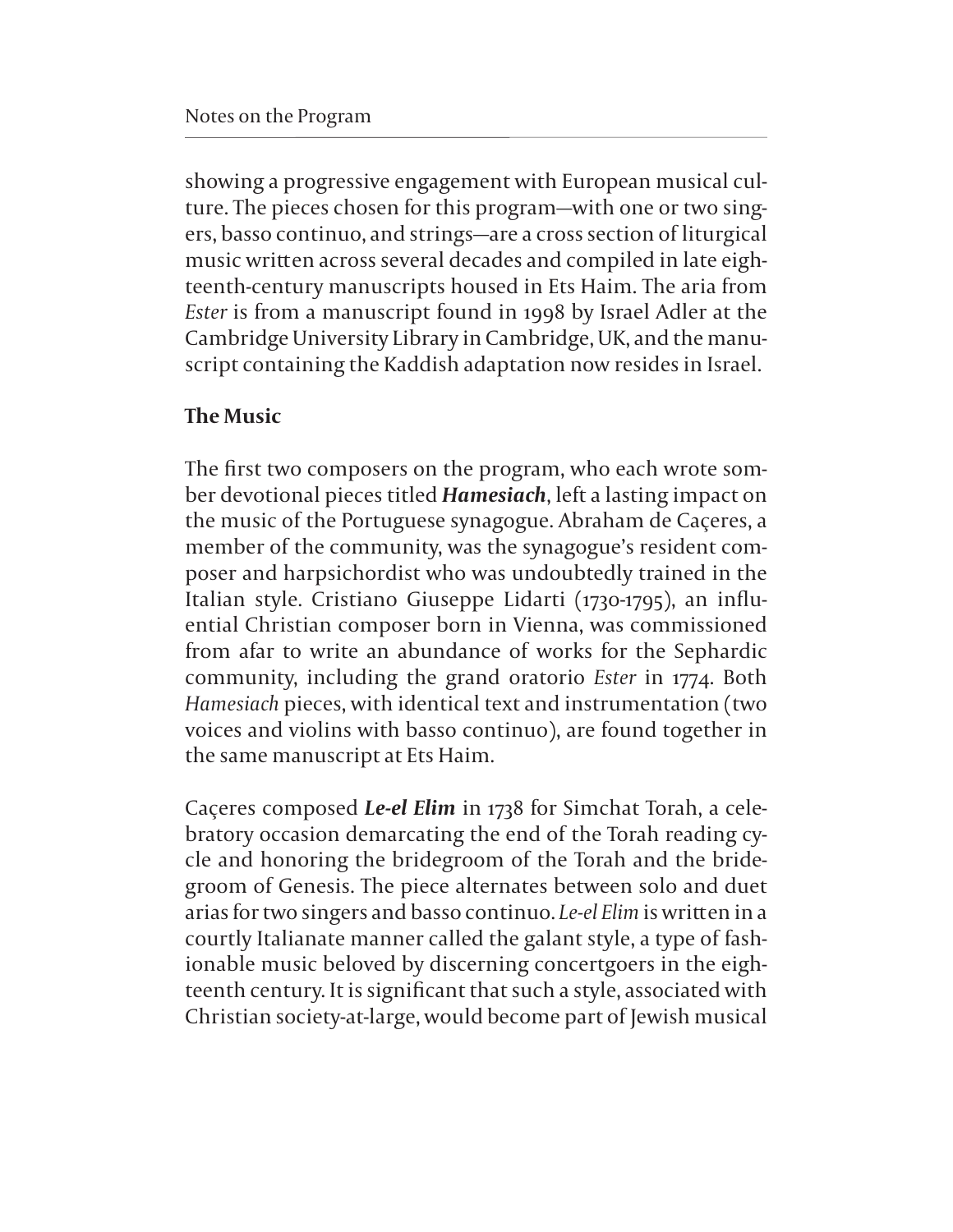tradition. In addition to this style, Israel Adler argues that some of the lines may be evocative of Ashkenazic (Jews from Central/ Eastern Europe) cantorial melodies. Each voice part would have been sung by a male chazzan (cantor). The manuscript housed in Ets Haim notes that the two *chazzanim* who sang (in falsetto) at the celebration in 1738 were Aron Cohen de Lara and Semuel Rodrigues Mendes; Caçeres himself played the harpsichord at the piece's premiere. It is noteworthy that this manuscript, compiled several decades after the occasion, would have the names of the performers inscribed. The performance must have made a significant impression on the community. Indeed, *Le-el Elim* is an exciting, multi-faceted piece and is surely Caçeres' finest surviving composition.

The following piece is an arrangement of the **Kaddish**, an Aramaic prayer of praise or mourning central to Jewish ritual. It is found in the late eighteenth-century manuscript of the chazzan Iossef de Ishac Sarphati (c. 1743–1772), which is now housed in Israel. Sephardic *chazzanim* developed a tradition of overlaying texts on existing tunes that were popular among the congregation. Sarphati set the Kaddish to the beautiful and arresting melody from the fourth aria of Caçeres's *Le-el Elim,* another indication of Caçeres' continued celebration within the community.

*Azamer Shir* was composed by M. Mani (whose identity is not known) in 1773 for Shabbat Nachamu, a festival of consolation and comfort in remembering the destructions of the Temple of Jerusalem. Shabbat Nachamu was also an important festive occasion for the community, marking the inauguration of the Esnoga in 1675. Mani's piece, a series of three arias for solo voice and continuo, strongly evokes the style of galant opera. The first movement is sweet and innocently melodic. In the second movement, Mani connects the musical texture intimately to the text. While the congregation is "searching for the face of God," so too does the music search (like a *stile antico* ricercare, Italian for "to search out"), with the bass following the voice in dialogue.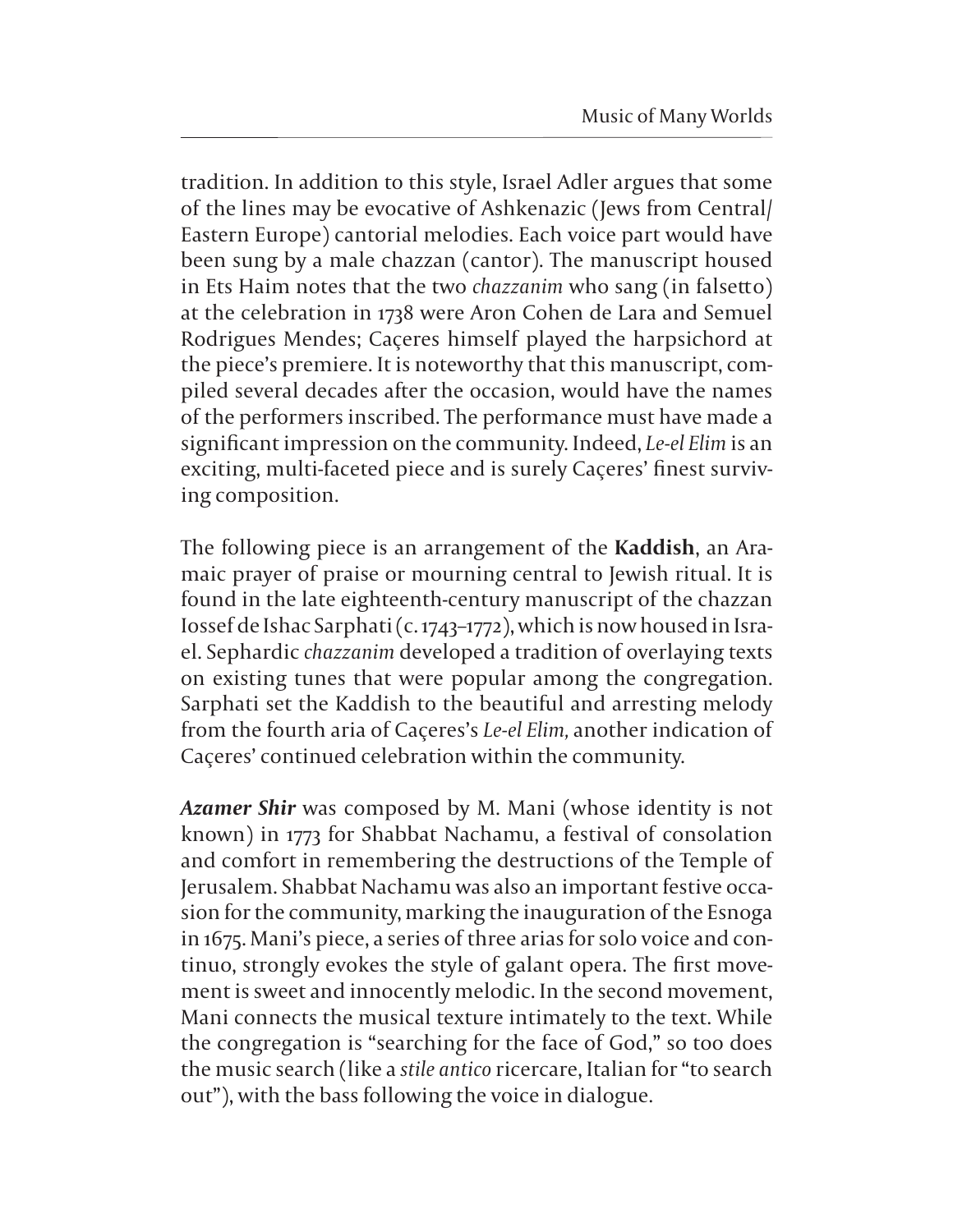The triumphant third movement, with the same text, weds the motivic material of the first movement with the imitative texture of the second.

The anonymous *Kol HaNeshama* is a highly expressive piece for a cappella voice found in the same manuscript as *Le-el Elim*. For this program, an original bass line was composed for the harpsichord and cello to play. The piece, with a text derived from Psalm 150:6, was performed on celebratory occasions like Simchat Torah and Shabbat Nachamu in praise of the Lord. The remarkable melody—chromatic, probing, and filled with vivid contrasts of harmony and register—alternates between metered and recitative-like sections. *Kol HaNeshama* shows off the brilliant voice of the chazzan, likely meant to impress the congregation and augment the spirit of devotion.

The next two pieces by Lidarti, *Kol HaNeshama* and *Bo'iy Be-Shalom*, are in a similar style. They feature independent violin parts, unlike the *Hamesiach* by both Caçeres and Lidarti. The latter movements of *Kol HaNeshama* are exuberant and exhibit a playful energy. The amount of surviving music written for Simchat Torah and Shabbat Nachamu shows that celebratory displays of artistry through music were important to the spirit of these events.

And finally, Lidarti's *Ester* oratorio from 1774—commissioned by the Sephardic community in Amsterdam—is a work of considerable importance, yet hardly studied and rarely heard. The Hebrew libretto by Rabbi Jacob Raphael Saraval is derived from the same source as Handel's more famous English-language Esther oratorio from 1732. In this aria, Esther wonders how her heart could race when facing the king (her husband), when the earthly riches she witnesses are incomparable to the majesty of the Lord. Lidarti represents Esther's beating heart with pulsating rhythms, sudden changes in mood, and diminutions in the violins that create mounting excitement as Esther ponders her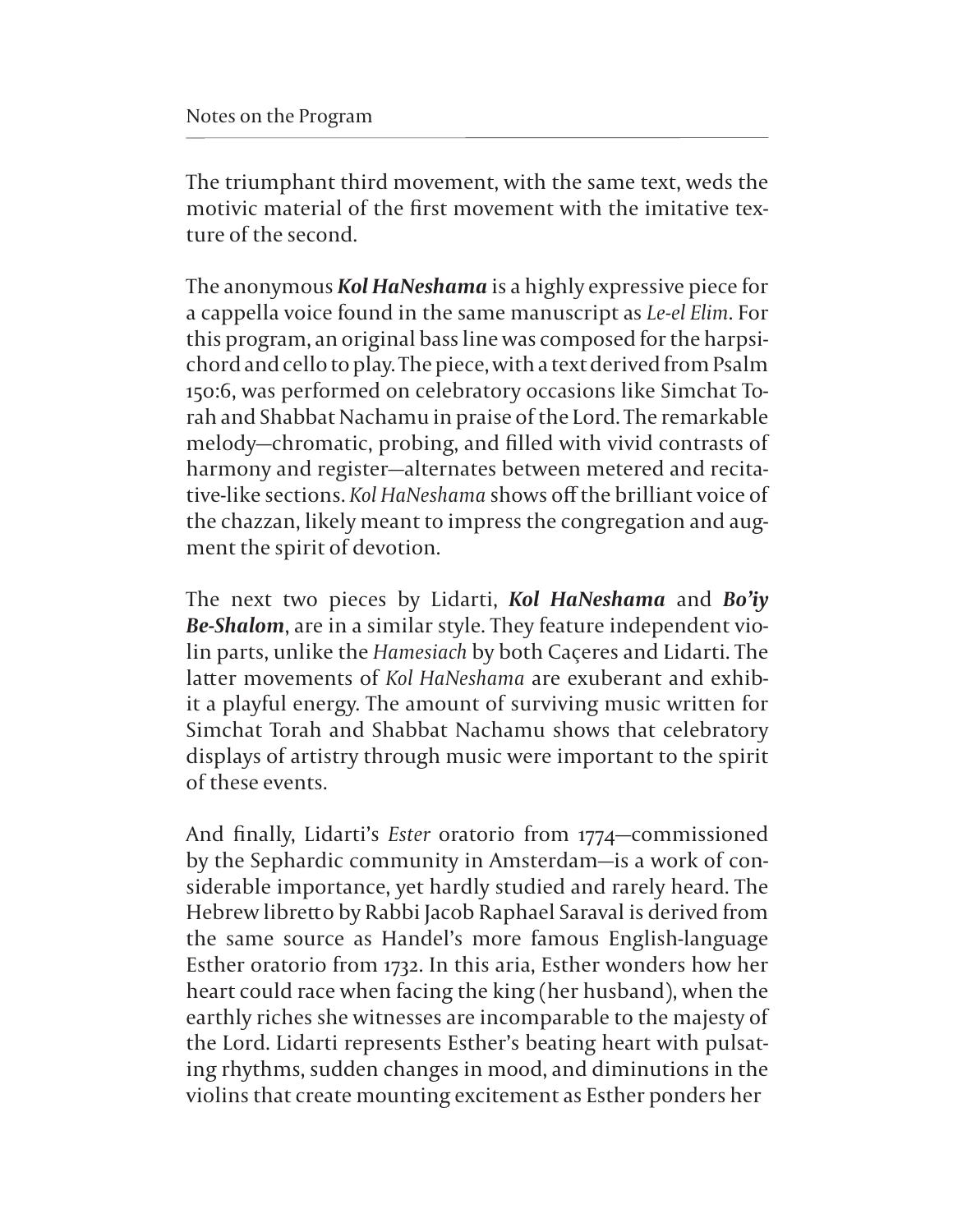emotional state. Lidarti's *Ester* is an apt culmination of the Amsterdam Sephardic community's eighteenth-century story. The Biblical narrative is told in an unprecedented setting meant for the entertainment of Jews rather than Christians. Hebrew is not attached to traditional melodies or cantillations, but the popular style of Italian opera, the lingua franca of European art music. After the suffering endured in the previous centuries—the difficult loss both of Judaism and a home in Iberia—the Sephardic community had triumphed. Having achieved an extraordinary degree of security and comfort in the Netherlands, the Portuguese Jews were able to not only practice their faith, but also develop a thriving culture while freely participating in society.

 *— Jonathan Salamon* 

#### **Texts and Translations**

Hamesiach Caçeres, C.G. Lidarti

He who gives voice to the mute, And the one who deciphers secrets: We give thanks to you alone.

Le-el Elim (*To God Almighty*) Caçeres Text: Moshe Chaim Luzzatto, trans. Israel Adler

1. In praise of God To mighty God, oh sons of God, In chorus raise your song In common counsel give your thanks To His Holiness and Law.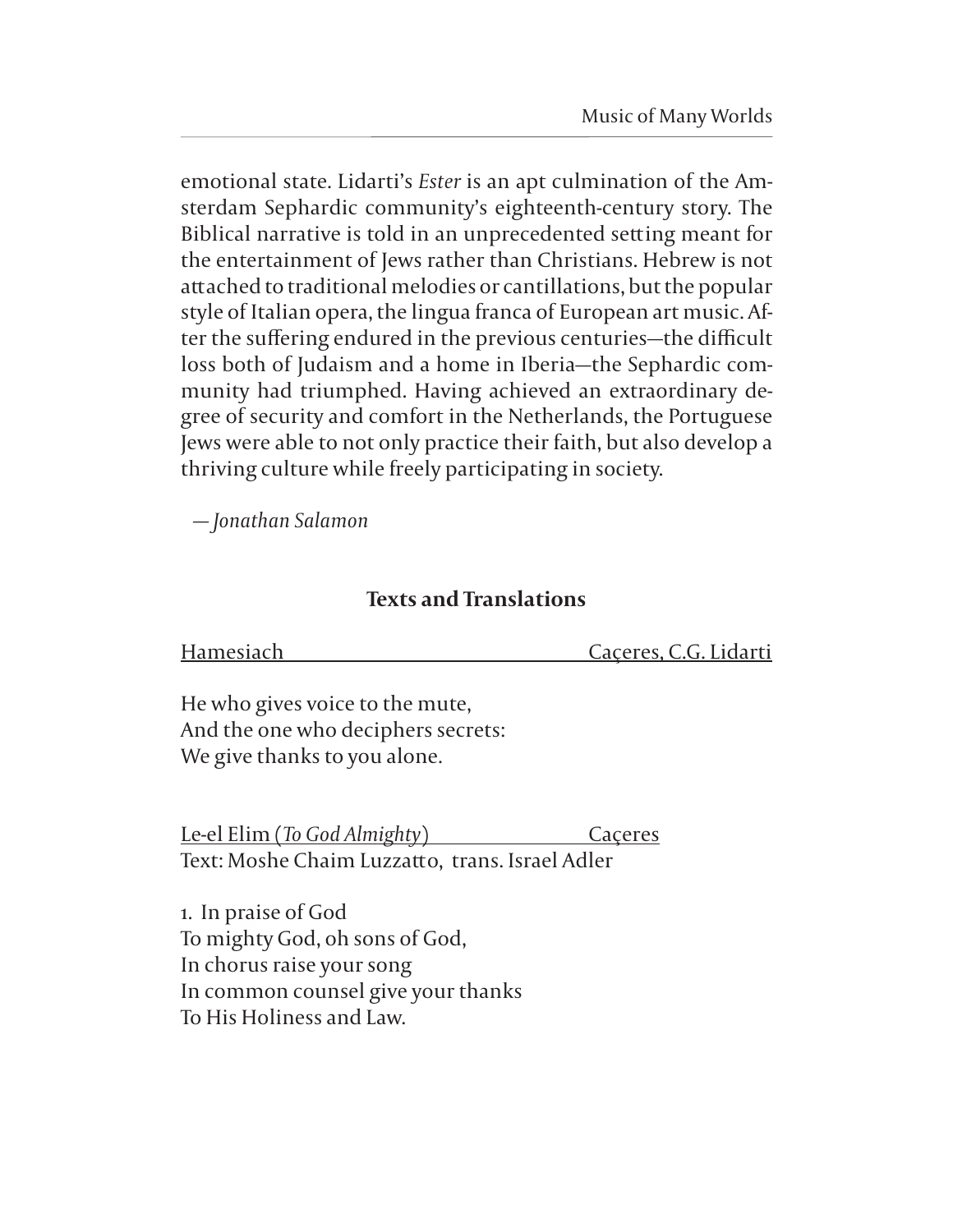2. To His people Israel On this auspicious day of gladness God gladdens His people's flock, He leads them in His face's light To be praised in his praise.

3. To the "Torah Bridegroom" In peace He will complete it wholly, Complete our God's Torah, Will radiate, shine in His sun's light, Will shine, flourish before our eyes.

4. To the Congregation On all of you, to your heart's content, God will bestow His blessing, Will make you fruitful, multiply, Return you to His land.

5. To the "Genesis Bridegroom" In all His splendor shines today He who begins our God's Torah, Days many as sand, sons as many as sand He will see before our eyes.

### שיר בית הכנסת

מקיק אמשמרדם זמר להתן תורה ' ולהתן בראשית בשנת תציט לפיק: \*\*\*\*\*\*\*\*\*\*\*\*\*\*\*\*\*\*\*\*\*\*\*\* לשכח האל לְאֱלִ אֵלִים בְּנִיאֵלִים בְּמַקְהָלִים שְׁאוּ זִמְרָה \* בסור ערה תגו תורה לשםקרשו ולהורה: לעמו ישראל לקיק<br>בְּיוֹם טוֹבָה שִׂמְחָה רַבָּה · לְכְלְכֶם בְּלִבְכֶם ·<br>יְשֵׂמַח אֵל עַם טַרְעִיתוֹ · יְצֵו הָאֵל אֶת בִּרְכַּתוֹ יָ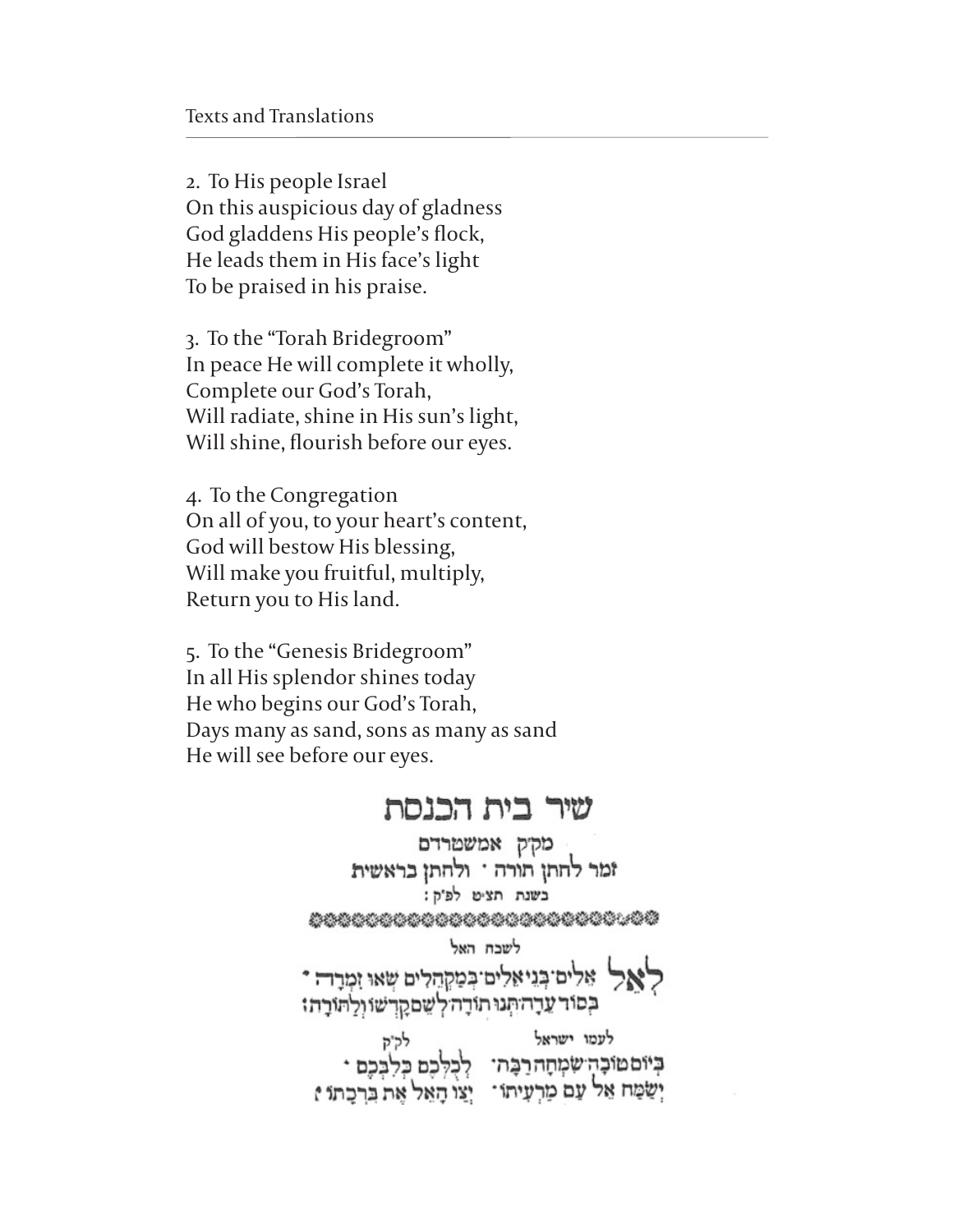Kaddish (Aramaic prayer) Caçeres (Sarphati's adaptation)

Glorified and sanctified be God's great name throughout the world which He has created according to His will.

Azamer Shir (*I will sing a song*) M. Mani Text: Abraham ben Immanuel da Silva

> 1. I will sing a song in God's temple, For its dedication, To grow in strength and in front of all people His glorious name.

2-3. I will search for the face of God, Who will comfort His chosen people. God will send a savior to quickly redeem His people.

Kol HaNeshama (*All who rejoice*), Psalm 150:6 Anonymous

Let every soul praise the Lord, hallelujah.

Kol HaNeshama (*All who rejoice)* Lidarti

Let every soul praise the Lord, hallelujah. Enlarge, bless, praise, and sing to the Lord.

Bo'iy Be-Shalom (*Come in peace)* Lidarti Text: "Lekha Dodi," Shelomo (HaLevi) Alkabetz

*Addressing the Lord's divine presence:*

Come in peace, the crown of her husband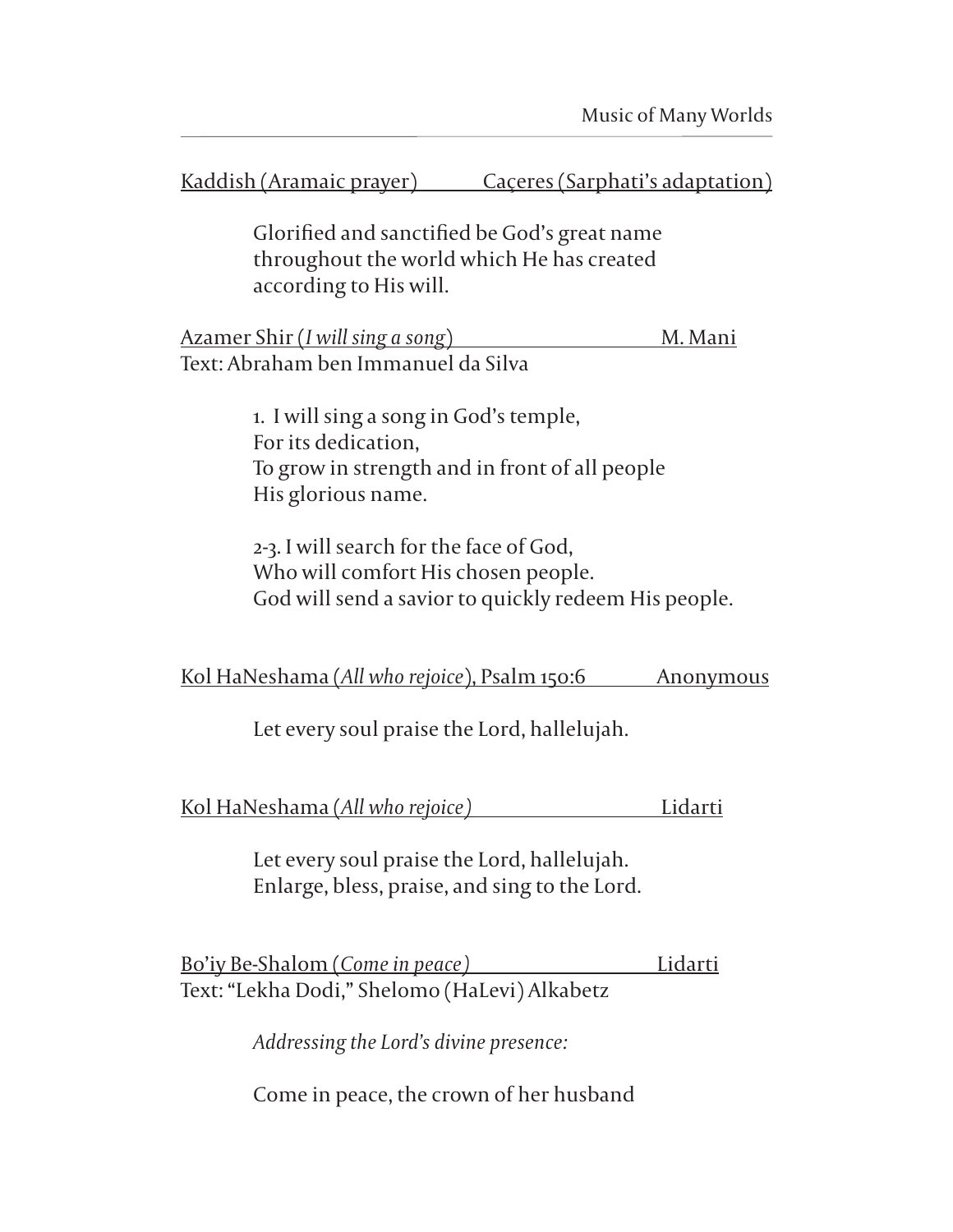Also in joy and cheer With the belief of the chosen people Come, O bride!

Aria d'Ester Lidarti Text: Rabbi Jacob Raphael Saraval

> *Esther is preparing to meet the King, to save the Jewish people from the murderous plot of Haman.*

Why is my heart racing? For this fine clothing, and this crown. Kings of the earth, and their riches, they mean nothing When compared to the Lord.

#### **Performers' Biographies**

**James M. Brown**, *countertenor* | James M. Brown [they/them], a Maine native and artist known for diverse repertoire, "remains a definite asset in a cast as they sing and play remarkably well" (atuvu.ca). They returned to The Oratorio Society of Richmond in Handel's *Susanna* and later this year will premiere Niccolo Seligmann's *Julie*, *Monster* with RVA Baroque. During the closures due to COVID-19 they have found a place in Barn Opera's Social Distance Opera while narrating Bel Cantanti Opera's video production of *Hansel & Gretel*. This summer, pursuing their love of new works, James performed works by John Cage, Joshua Scheid, and premiered Danni Song's *Brood X* at the Institute for Contemporary Performance Practice. As a recitalist, James was a featured artist in the Apple Tree Art Song Pride Concert Series and will be an Encore Young Artist with Ars Musica Chorale for the 2021-2022 season. Mx. Brown holds degrees from McGill University and the University of Southern Maine. www.countertenorjames.com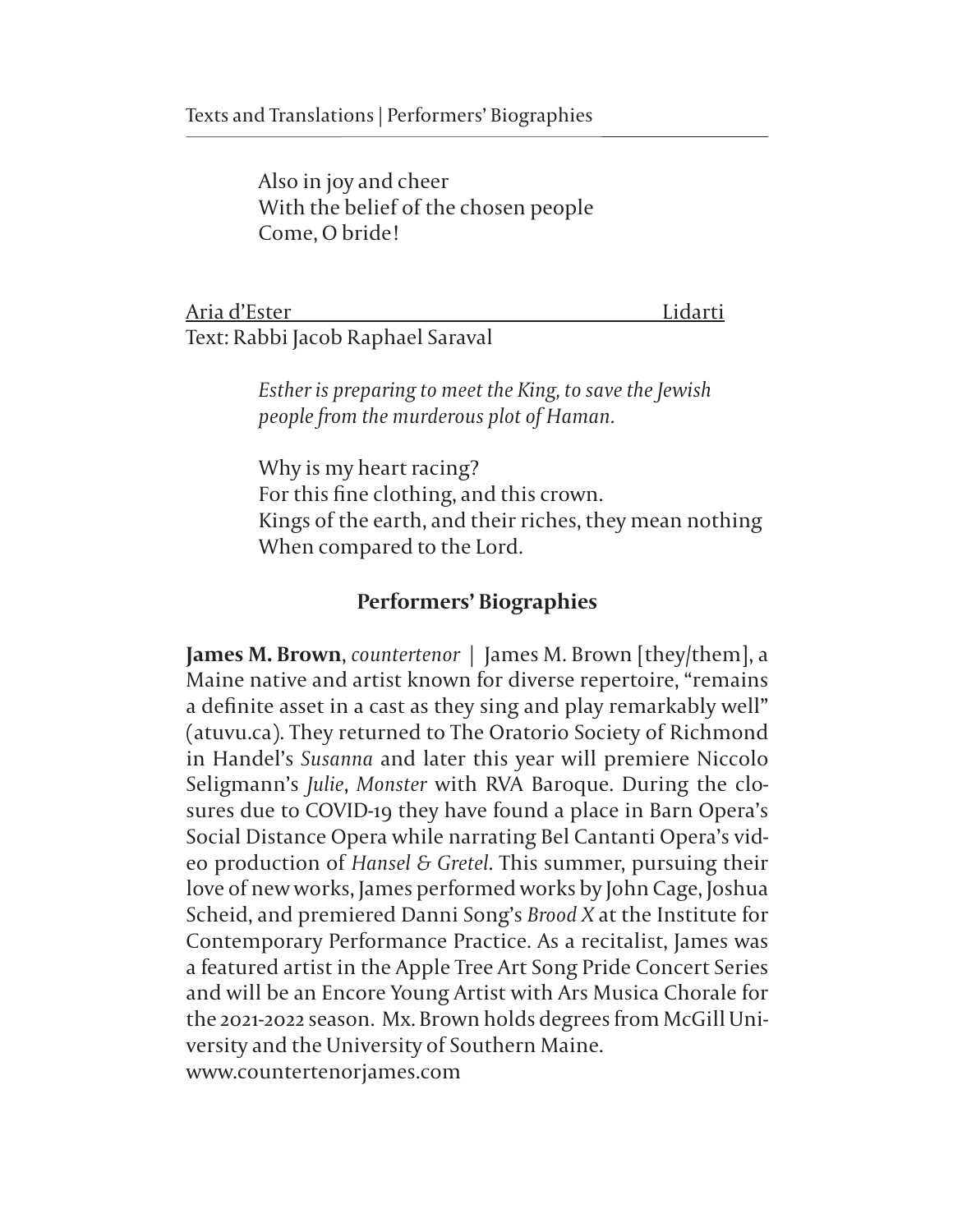**Jack Lindberg**, *countertenor* | New York based countertenor Jack Lindberg holds degrees from the Guildhall School and Yale University. His previous operatic credits include Ottone in Handel's *Agrippina* at the Dartington Festival, Spirit & Sorceress in *Dido & Aeneas* at Guildhall, and the title role of Cavalli's *Xerse* with the Yale Baroque Opera Project. A proponent of living composers, he premiered several new works including the role of The Attache, Abel Esbenshade's chamber opera *I'm Cleaning, I'm Cleaning*, Amy Crankshaw's *Blo\*ing Paper* for countertenor and wind quintet at the Barbican Center, and Mark Bowler's song cycle *Pentaplex* (commissioned for the Leeds Lieder Festival). He is also an advocate for Jewish vocal music, having performed as a soloist with Hazamir, the Great Portland Street Synagoge Choir (London), and at the North America Jewish Choral Festival. He has studied with countertenors Andrew Watts, Nicholas Clapton, and Jeffrey Gall and is currently a student of Claudia Friedlander.

**Amelia Sie**, *baroque violin* | Based in New York City, Amelia Sie is a virtuosic and adventurous performer of modern and Baroque violin. She received her Bachelor's and Master's degrees in Violin Performance from New England Conservatory, where she studied with Paul Biss, Miriam Fried, and Soovin Kim. She is currently studying at The Juilliard School, where she is pursuing a Master's degree in Historical Performance. In her spare time, Amelia can be found playing Wordle and bothering her cat.

**Vivian Mayers**, *baroque violin* | Violinist Vivian Mayers specializes in the performance of early music. She is currently working toward a M.M. in Historical Performance from The Juilliard School, where she studies with Cynthia Roberts and Elizabeth Blumenstock. She has recently appeared with the Valley of the Moon Music Festival, the Elm City Consort, and the Yale Baroque Opera Project. She performs regularly with Juilliard's period orchestra, Juilliard415. Ms. Mayers is a dedicated teacher and is certified in Suzuki violin pedagogy. She graduated *cum laude* from Yale University in 2021 with a B.A. in History.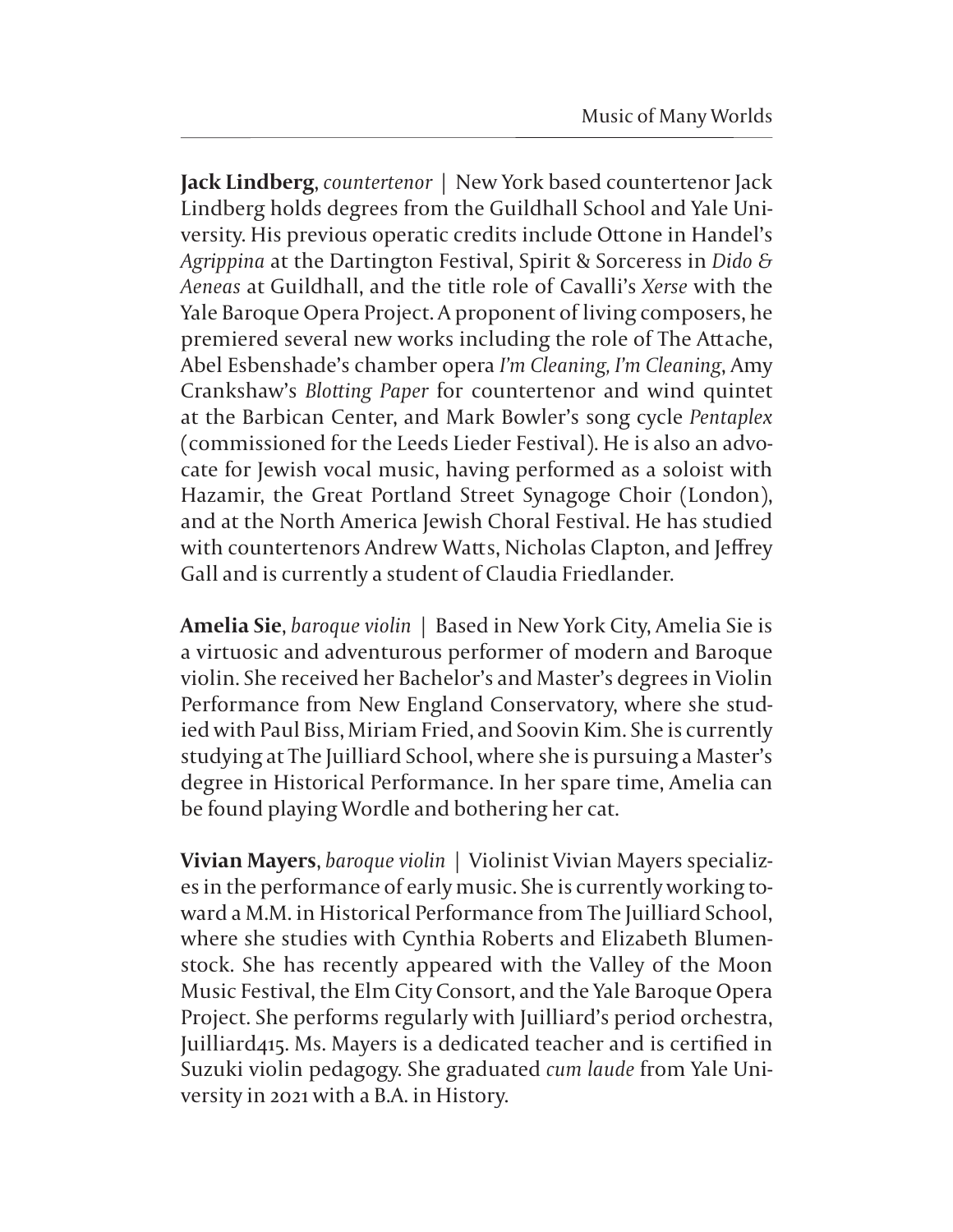**Charlie Reed,** *baroque cello* | Charlie Reed (b. 1993) is a multi-instrumentalist active in baroque and modern cello as well as viola da gamba. He has collaborated with distinguished musicians such as Catherina Meints, Mark Edwards, Myriam Rignol, and Thomas Dunford, and with ensembles such as Les Arts Florissants and Philharmonia Baroque Orchestra. As a part of Juilliard415 he has collaborated with conductors such as Rachel Podger, Masaaki Suzuki, Richard Egarr, Kris Bezuidenhout, Nicolas McGegan, and Robert Mealy. In 2019 he made his oratorio debut performing an obbligato gamba solo in Telemann's *Der Tag des Gerichts* under Suzuki. Currently, he is focusing on historical improvisation and composition as a member of Nuova Pratica, a New York-based group of historical composers and performers. Charlie recently finished a Masters at the Juilliard School as the school's first double major in gamba and baroque cello, studying with Sarah Cunningham and Phoebe Carrai. He also holds modern cello degrees from the Eastman School of Music, where he was awarded the prestigious Performer's Certificate, and Oberlin Conservatory. His past mentors have also included Steven Doane, Christel Thielemann, Amir Eldan, and Cathy Meints.

**Jonathan Salamon**, *harpsichord* | Jonathan Salamon is a harpsichordist, fortepianist, and composer based in New York City. A prizewinner at the 2019 Mathieu Duguay Early Music Competition in Lamèque, Canada, he has performed and presented scholarship at festivals and academic conferences in the U.S. and abroad. Jonathan is the Principal Harpsichordist with the Chamber Orchestra of New York and recently made his debut at Carnegie Weill Hall as a soloist with the Orchestra, performing J.S. Bach's first harpsichord concerto. Jonathan completed his undergraduate studies at NYU in Piano Performance and holds a Master of Music degree in Harpsichord Performance from the Yale School of Music. He was a 2020-2021 Fulbright Scholar in Amsterdam and is currently a Doctor of Musical Arts candidate at Yale.